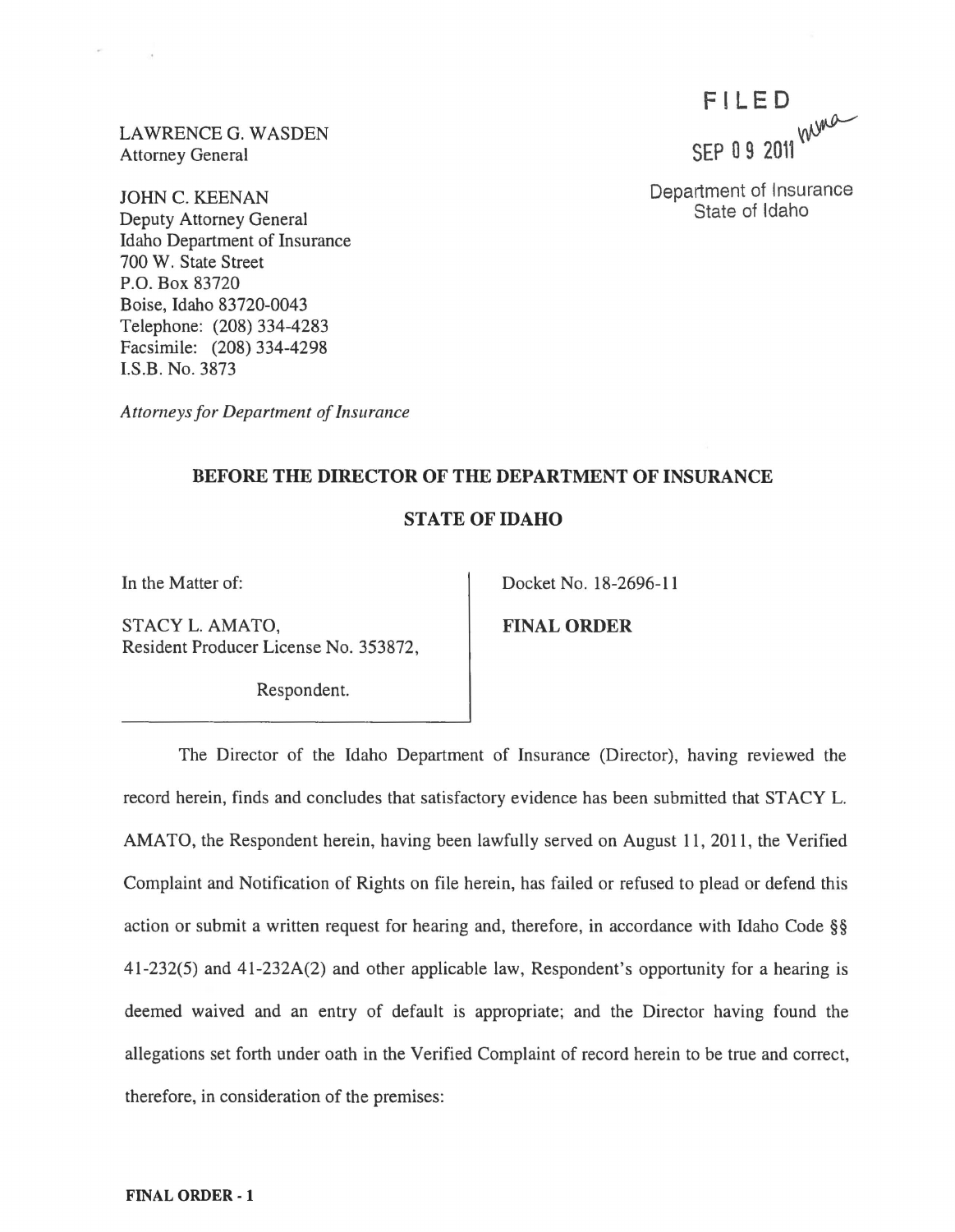IT IS HEREBY ORDERED that Resident Producer License No. 353872 issued to STACY L. AMATO is hereby REVOKED; and

IT IS FURTHER ORDERED that an administrative penalty of One Thousand Dollars (\$1,000.00) is imposed against STACY L. AMATO, with said penalty to be SUSPENDED but due and payable upon any future application for a producer license.

IT IS SO ORDERED.

DATED this **for the day** of September 2011.

IDAHO DEPARTMENT OF INSURANCE

 $_{\text{By}}$  Numer/est

WILLIAM W. DJ **Director** 

#### NOTIFICATION REGARDING REPORTABLE PROCEEDINGS

This is considered a reportable administrative proceeding. As such, it is a public record and is public information that may be disclosed to other states and reported to companies with which you are actively appointed. This information will be reported to the National Association of Insurance Commissioners (NAIC) and will appear in the Idaho Department of Insurance's online searchable database. Be aware that this proceeding must be disclosed on any license application and must be reported to any and all states in which you hold an insurance license.

#### NOTIFICATION OF RIGHTS

This constitutes a final order of the agency. Any party may file a motion for reconsideration of this final order within fourteen (14) days of the service date of this order. The agency will dispose of the petition for reconsideration within twenty-one (21) days of its receipt, or the petition will be considered denied by operation of law. *See* Idaho Code § 67-5246(4).